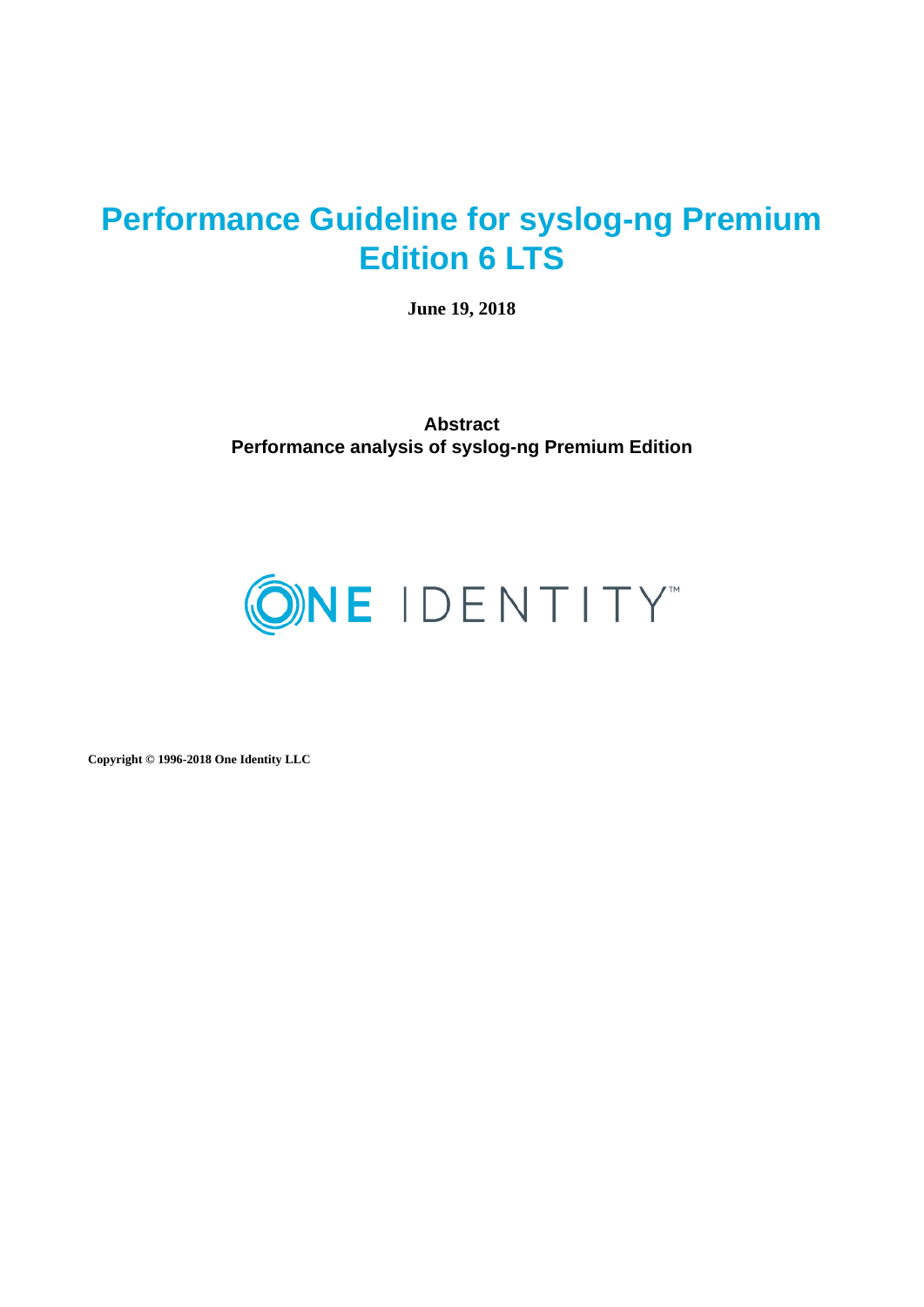# **Table of Contents**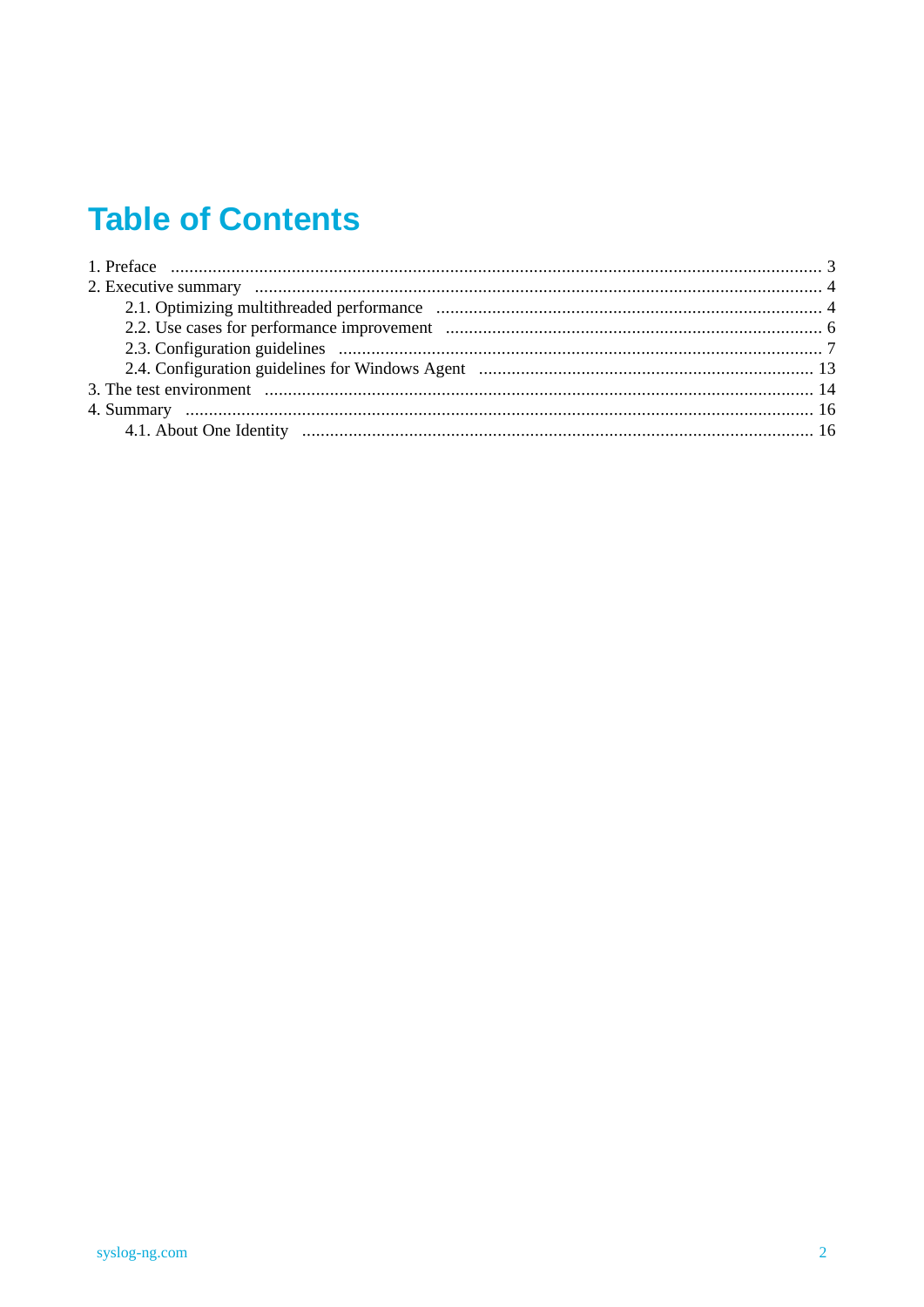# <span id="page-2-0"></span>**1. Preface**

This document summarizes the findings of several performance tests and measurements carried out on different versions of syslog-ng Premium Edition. The main focus was syslog-ng PE version 6 LTS, but similar performance tests are performed and published regularly with every major syslog-ng PE release.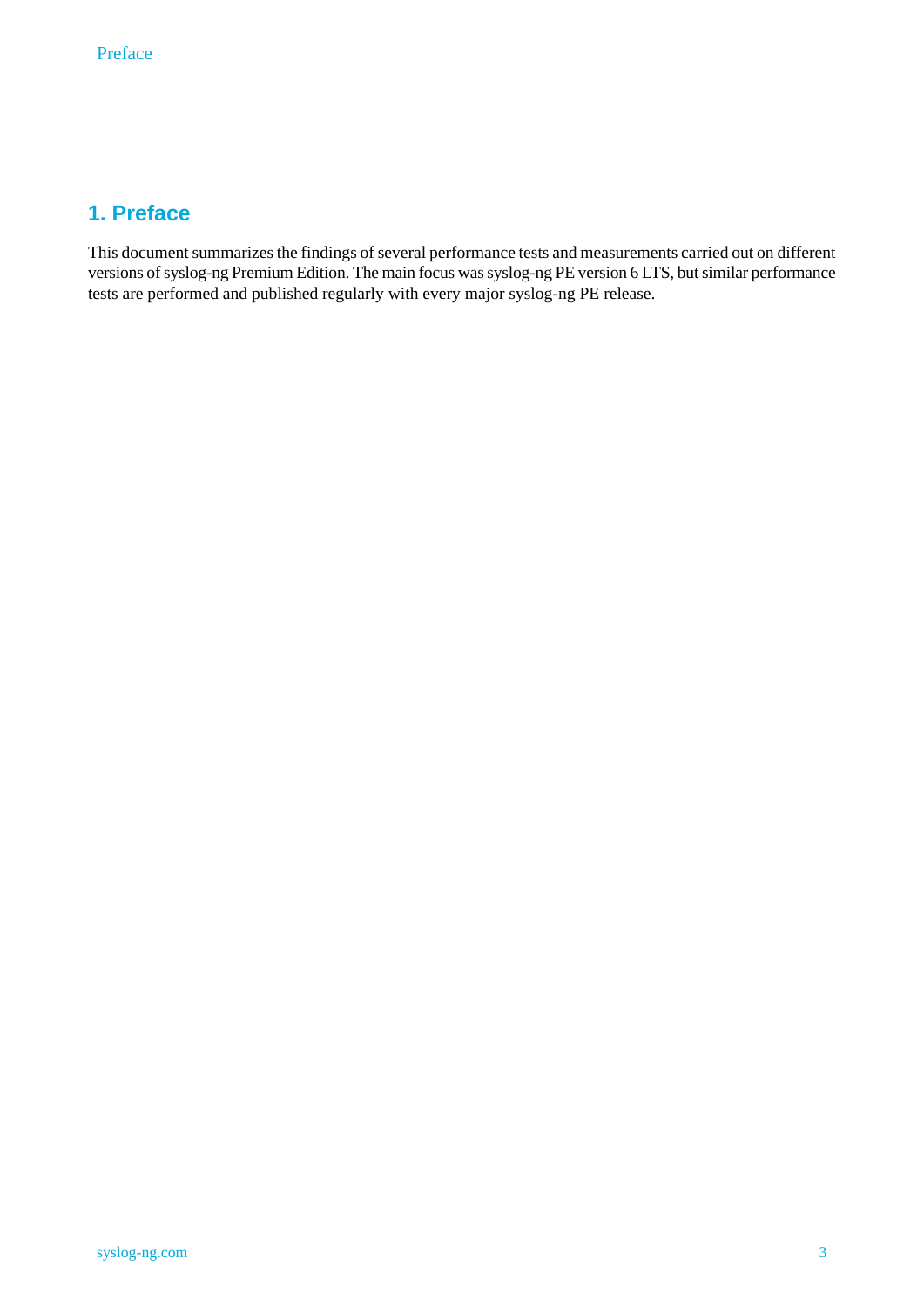## <span id="page-3-0"></span>**2. Executive summary**

The main findings of the performance tests are as follows:

- The fastest way the syslog-ng PE application can receive log messages from the network is using plain TCP transport with the *network()* source driver.
- By default, syslog-ng PE runs in multithreaded mode to scale to multiple CPUs or cores for increased performance.

Depending on the exact syslog-ng PE configuration, environment, and other parameters, syslog-ng PE is capable of processing:

- over 590,000 messages per second (over 220 MB of data per second) when receiving messages from multiple connections and storing them in text files
- over 560,000 messages per second (210 MB of data per second) when receiving messages from multiple connections and storing them in logstore files (that is, encrypted files)
- over 565,000 messages per second (over 210 MB of data per second) when receiving messages from multiple secure (TLS-encrypted) connections and storing them in text files.
- The tests were performed using real log messages of 130-2000 bytes and of varying complexity, obtained from real machines. The tests ran for 10 minutes.
- PatternDB only works on one thread. Therefore, using PatternDB can significantly decrease performance depending on how many messages match a pattern in the specified ruleset. If a large amount of messages are being received but the specified pattern matches a small number of messages, there is no significant performance degradation.
- Using disk buffer on the client side can significantly degrade performance. This is especially the case if relays that are heavily loaded are used together with disk buffer enabled on the relays. Performance can also be degraded if lots of messages are received on the syslog-ng server, and are forwarded through the network (for example to a log analyzer or SIEM), and therefore disk buffer is enabled on the server as well.
- Higher *stats\_level* decreases the performance. For example, *stats\_level(2)* means -10% in performance.
- Simple filtering (for example, filtering on facility or tag) has no impact on performance at all. However, regular expressions, even simple ones, significantly decrease the message-processing rate, by about 40-45%.
- <span id="page-3-1"></span>**Example 3** Results of the performance tests show a standard deviation of  $+5\%$ . This means that when comparing measurements of a particular dimension (for example, non-encrypted versus encrypted log processing), a difference of 5% does not necessarily indicate a real difference in performance.

## **2.1. Optimizing multithreaded performance**

#### **Sources:**

In syslog-ng, every source has a reader thread. To improve scaling on the source side, use multiple sources instead of one.

For example, if you are using a file source with a wildcard character (such as \*.txt), syslog-ng will monitor every matching file (and keep switching between them), but will use only one thread. It is best to configure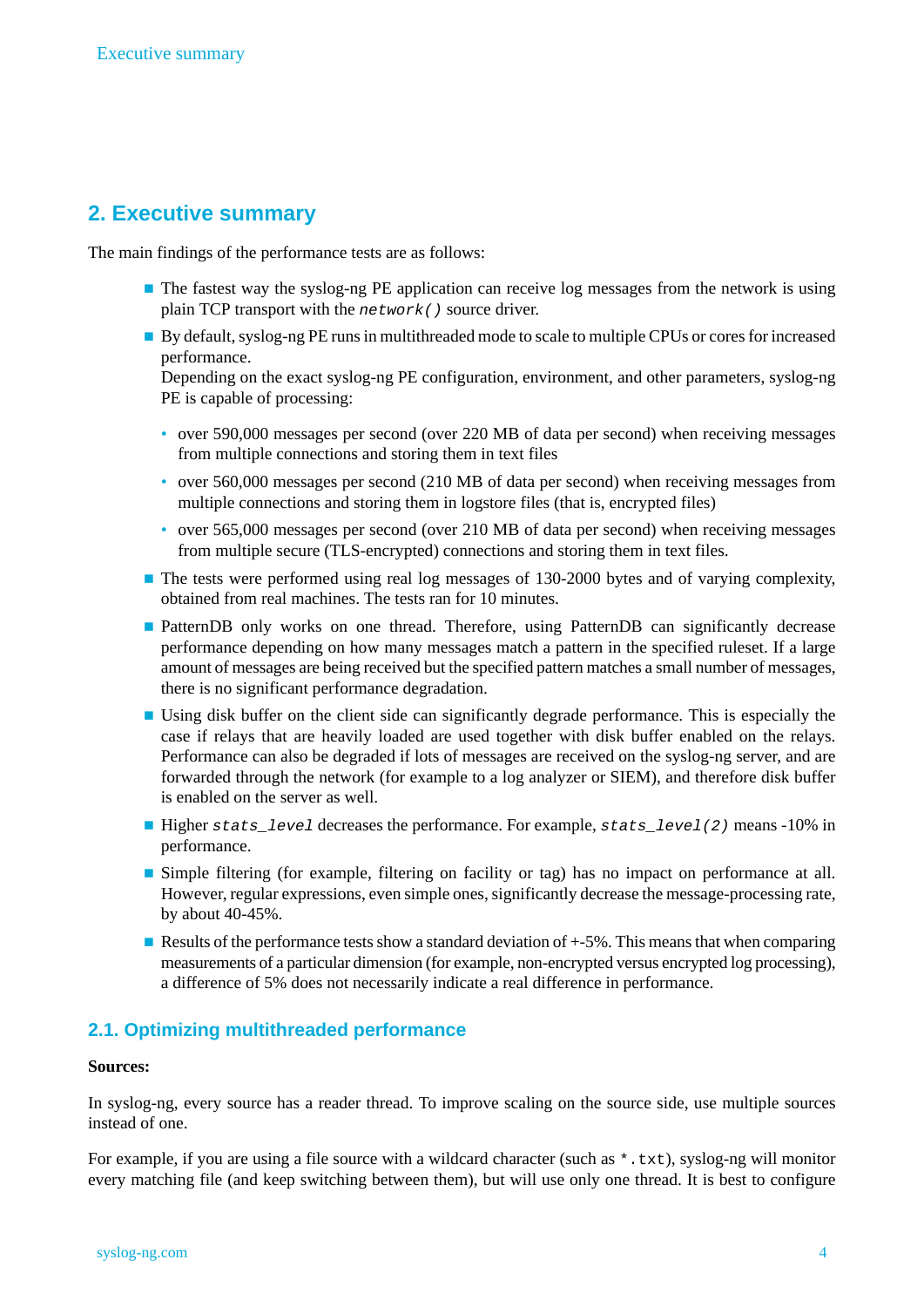several single file sources (such as file source1, file source2, and so on) that all monitor only a single file or a smaller range of files. In this case, every file source will use its own thread.

TCP-based network sources form an exception: a TCP-based network source will scale based on the number of active connections. This meansthat if there are 10 incoming TCP connections all coming to the same network source, then that source can use 10 threads, one thread for each connection.



**Note** UDP-based network sources do not scale by themselves because they always use a single thread. If you want to handle a large number of UDP connections, it is best to configure a subset of your clients to send the messages to a different port of your syslog-ng server, and use separate source definitions for each port.





#### **Message processors:**

Message processors — such as filters, rewrite rules, and parsers — are executed by the reader thread in a sequential manner.

For example, if you have a log path that defines two sources and a filter, the filter will be performed by the source1 reader thread when log messages come from source1, and by the source2 reader thread when log messages come from source2. This means that if log messages come from both source1 and source2, they will both have a reader thread and that way filtering will be performed simultaneously.



#### **Note**

This is not true for PatternDB because it uses message correlation. When using PatternDB, it runs in only one thread at a time, and this significantly decreases performance.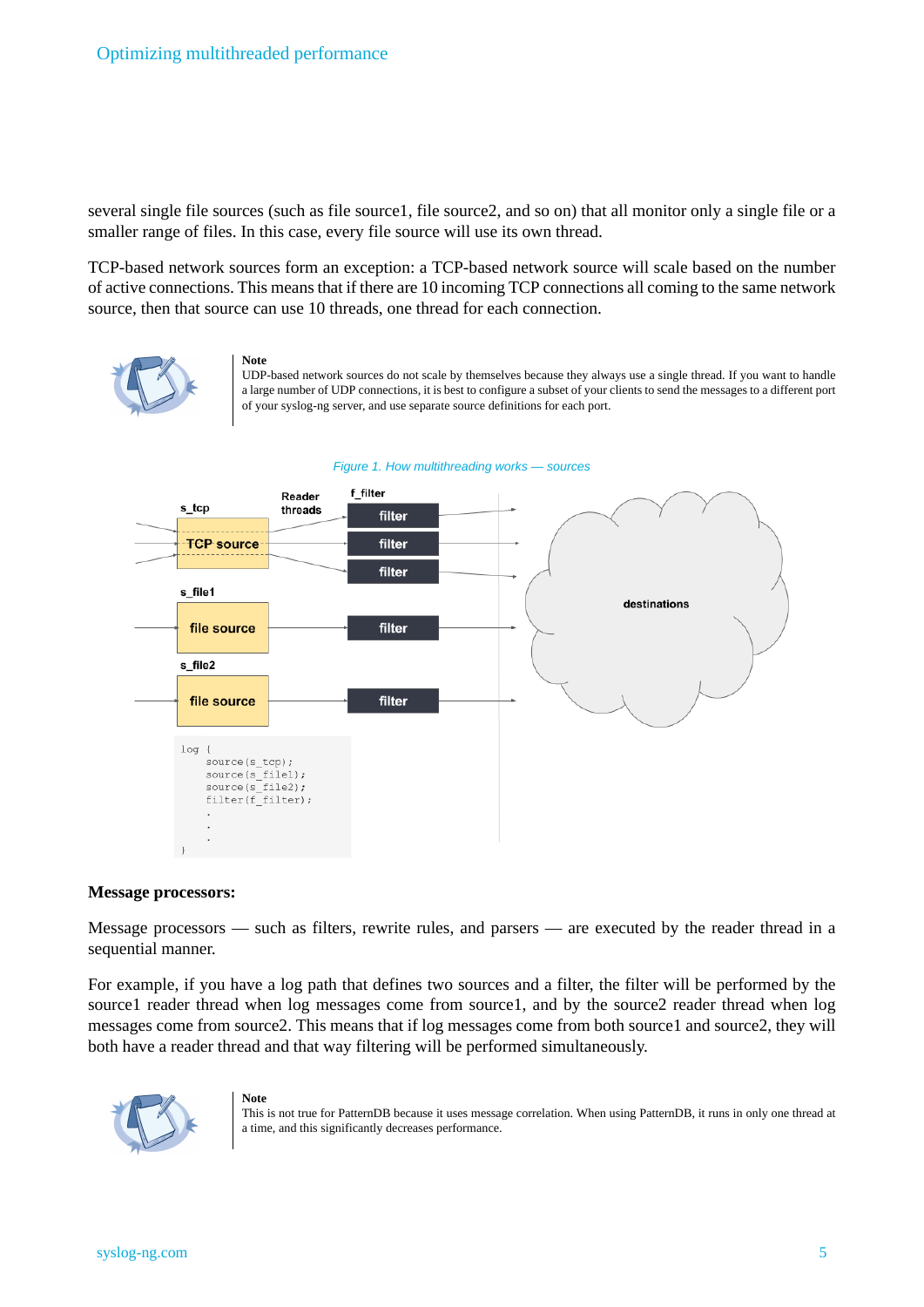#### **Destinations:**

In syslog-ng, every destination has a writer thread. To improve scaling on the destination side, use multiple destinations instead of one.

For example, when sending messages to a syslog-ng server, you can use multiple connections to the server if you configure the syslog-ng server to receive messages on multiple ports, and configure the clients to use both ports.

When writing the log messages to files, use macros in the filename to split the messages to separate files (for example, using the \${HOST} macro). Files with macros in their filenames are processed in separate writer threads.



## <span id="page-5-0"></span>**2.2. Use cases for performance improvement**

#### **Improving performance with lots of connections:**

If there are several thousand active connections simultaneously, it is advised to place relay syslog-ng-s on another computer in front of the syslog-ng server. Switching between active connections is time-consuming, while the amount of incoming messages is usually not significant. This problem is solved by using relays, since they are collecting the logs. The syslog-ng solution can handle lots of log messages sent from a few connections easily.

In the case of non-encrypted connections, it is best to handle no more than 5,000 connections per syslog-ng PE application. While in the case of secure (TLS-encrypted) and Reliable Log Transfer Protocol™ (RLTP™) connections, a single syslog-ng PE application should handle no more than 1,000 connections.

When your environment has more connections than the numbers advised above, then our recommendation is that those should be handled by more than one syslog-ng PE application. For example, in the case of secure and RLTP™ connections, when there are 2,000 connections, employ two relays, each of them running one syslog-ng PE application and handling 1,000 connections.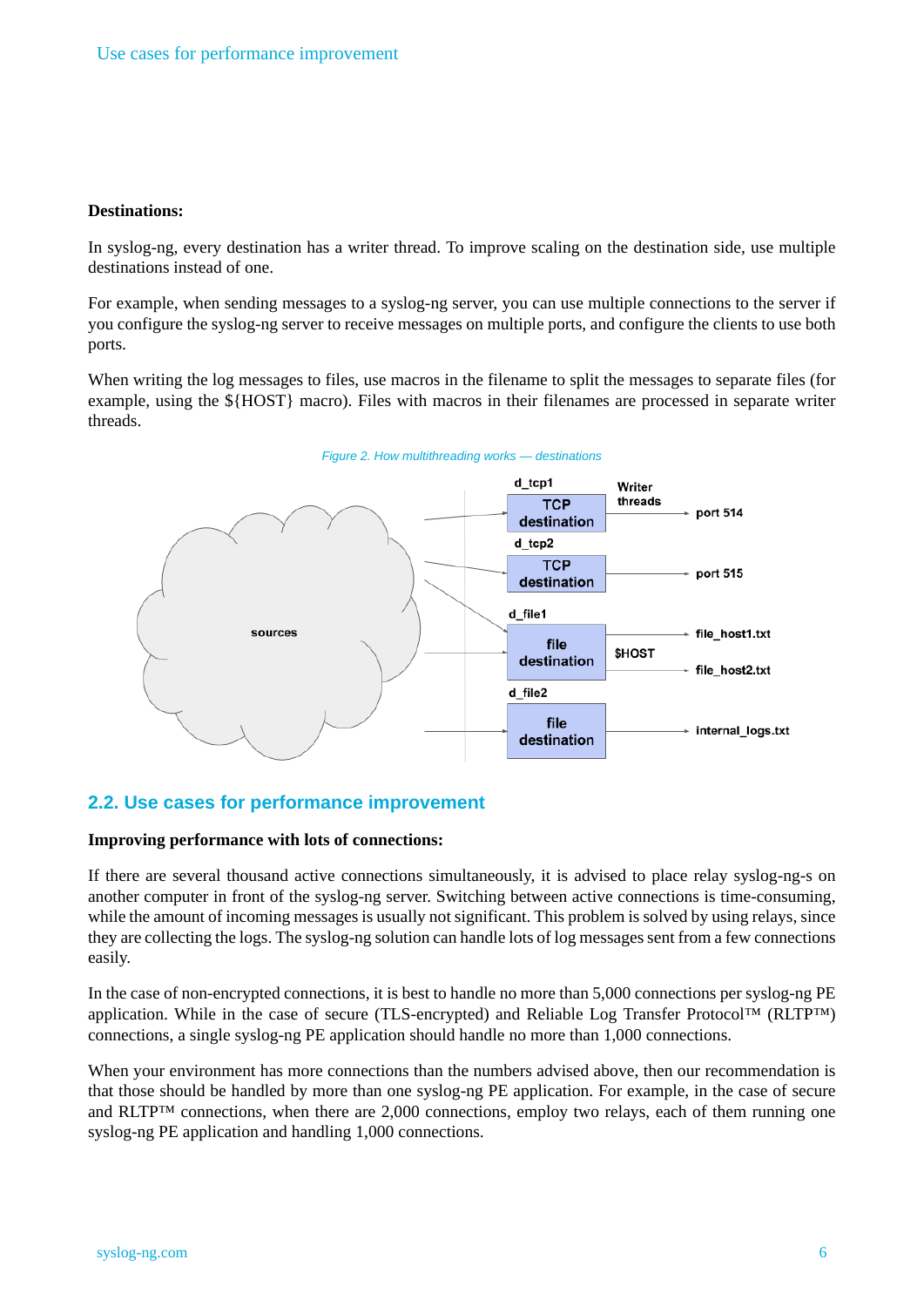Note, however, that the exact capacity of syslog-ng PE depends on your particular circumstances (such as hardware performance, number and complexity of log messages, and so on), and needs to be measured on an individual basis. The recommendations indicated here are valid in an environment that handles a maximum of 200,000 EPS.

### **Storing lots of log messages:**

It requires large free disk space if syslog-ng receives lots of messages per second (note that syslog-ng can process messages at even 225 MB/sec speed). In this case, it is advised to use compressed logstore files instead of plain text files for storing data. The size of a compressed logstore (*compress(3)*) is only a few percent of the file destination. Obviously, the effectiveness of the compression depends on the pattern of the incoming messages, but since most of the time the log messages consist of simple text messages, they can be compressed quite effectively (around 90% compression rate).

### **Filtering messages:**

It is advised to use the simplest filters when filtering incoming messages. If a message can be filtered with several types of filters, check the measured data. For example, if a message is filtered with a *regexp*, the performance of syslog-ng can drop down to 55-60% of the original performance level. Whereas if the *tag* or *facility* filters are used, there is no decrease in performance.

When using multiple filters one after the other, or connecting filters with the logical AND/OR operators, the order of filters has a significant impact on performance. We recommend to put those filters in front that are the most likely to match the incoming log messages (if known).

## **Identifying bottlenecks:**

<span id="page-6-0"></span>It is advised to first identify the bottlenecks if the performance of syslog-ng seems to be too low. For example, if syslog-ng is writing on slow disks at the destination side, upgrading the source-side device will not help increasing the performance.

## **2.3. Configuration guidelines**

Log messages can be collected and processed at a faster rate in the latest version of syslog-ng Premium Edition compared to version 5 LTS and earlier versions but several configuration aspects will affect the rate at which log messages are collected and stored. The following tables show the results of tests performed with syslog-ng PE 6 LTS. Taking the following factorsinto consideration will optimize syslog-ng Premium Edition performance:

#### **Number of network connections:**

In a multithreaded environment, an increase in connections will have no significant impact on the rate at which syslog-ng PE processes log messages.

| <b>Number of Connections</b> | <b>Messages Per Second</b> | <b>Average Data Rate (MB/sec)</b> |
|------------------------------|----------------------------|-----------------------------------|
| 10                           | 600,000                    | 225                               |
| 50                           | 575,000                    | 215                               |
| 100                          | 555,000                    | 210                               |
| 200                          | 565,000                    | 210                               |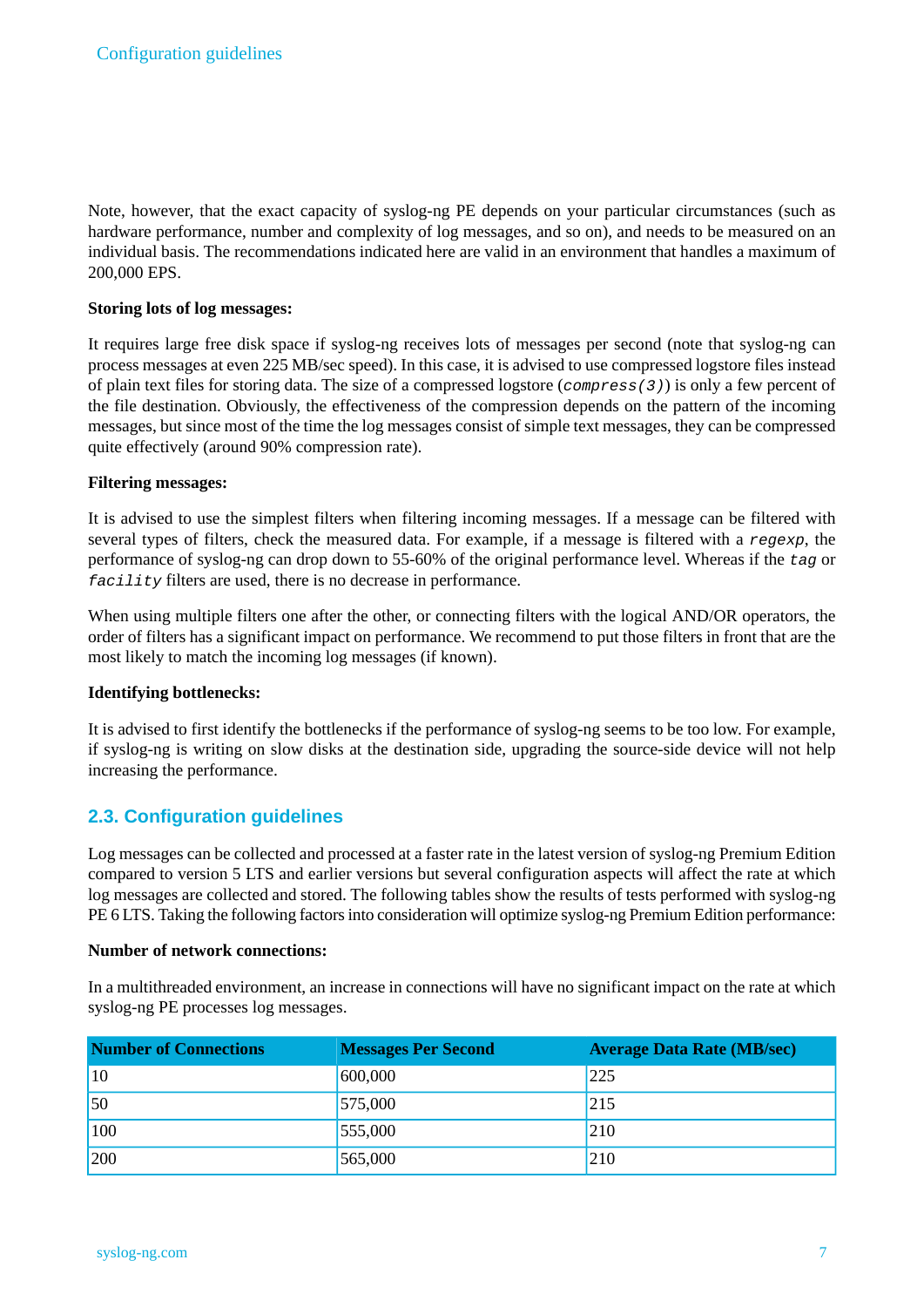| <b>Number of Connections</b> | <b>Messages Per Second</b> | <b>Average Data Rate (MB/sec)</b>                                                               |
|------------------------------|----------------------------|-------------------------------------------------------------------------------------------------|
|                              |                            | Configuration: path – TCP, destination – multiple files (using macros), message size: 400 bytes |

*Table 1. Number of network connections*

#### **Encrypted log transfer:**

The syslog-ng PE application uses the Transport Layer Security (TLS) protocol to encrypt the communication. TLS also allows the mutual authentication of the host and the server using X.509 certificates.

|                                                                                                                | <b>Legacy syslog</b> |                       | <b>IETF</b> syslog   |                       |
|----------------------------------------------------------------------------------------------------------------|----------------------|-----------------------|----------------------|-----------------------|
|                                                                                                                | <b>Not Encrypted</b> | <b>TLS Encryption</b> | <b>Not Encrypted</b> | <b>TLS Encryption</b> |
| Messages per second 600,000                                                                                    |                      | 570,000               | 140,000              | 140,000               |
| data<br>Average<br>(MB/sec)                                                                                    | rate $225$           | 215                   | 70                   | 70                    |
| Configuration: path – TCP, multithreaded, 10 connections, destination – multiple files (using macros), message |                      |                       |                      |                       |

size: 400 bytes

*Table 2. Encrypted log transfer — 10 connections*

|                                                                                                                                        | <b>Legacy syslog</b> |                       | <b>IETF</b> syslog   |                       |
|----------------------------------------------------------------------------------------------------------------------------------------|----------------------|-----------------------|----------------------|-----------------------|
|                                                                                                                                        | <b>Not Encrypted</b> | <b>TLS Encryption</b> | <b>Not Encrypted</b> | <b>TLS Encryption</b> |
| Messages per second 565,000                                                                                                            |                      | 520,000               | 135,000              | 130,000               |
| 195<br>65<br>Average data<br>70<br>rate $210$<br>(MB/sec)                                                                              |                      |                       |                      |                       |
| Configuration: path $-$ TCP, multithreaded, 100 connections, destination $-$ multiple files (using macros), message<br>size: 400 bytes |                      |                       |                      |                       |

*Table 3. Encrypted log transfer — 100 connections*

## **Type of storage:**

The syslog-ng PE application can:

- Store log messages securely in encrypted, compressed and timestamped binary files. While using encrypted and compressed logstore files uses more CPU resources, data is stored more securely and requires less storage space.
- Send syslog messages through the network to a syslog-ng PE server.
- Store log messages in a database.
- Store log messages in the *Hadoop [Distributed](http://hadoop.apache.org/) File System (HDFS)*.
- Send log messages to *[Elasticsearch](https://www.elastic.co/products/elasticsearch)*.

| <b>Type of Storage</b> | <b>Messages Per Second</b> | <b>Average Data Rate (MB/sec)</b> |
|------------------------|----------------------------|-----------------------------------|
| Plain text file        | 290,000                    | <b>110</b>                        |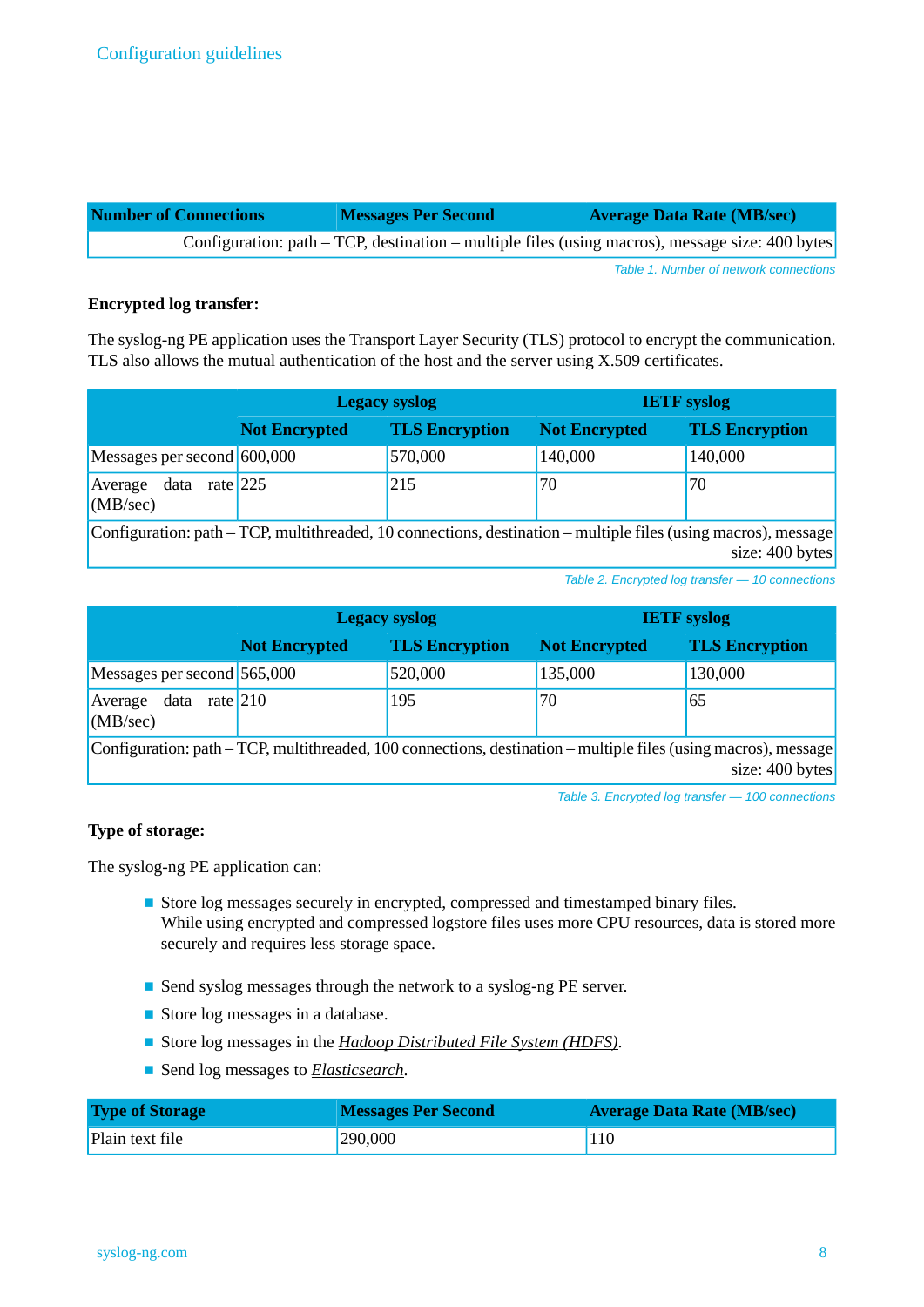| <b>Type of Storage</b>                                                                        | <b>Messages Per Second</b>                                                                                                                                                                                                                                                                                                                                               | <b>Average Data Rate (MB/sec)</b> |  |
|-----------------------------------------------------------------------------------------------|--------------------------------------------------------------------------------------------------------------------------------------------------------------------------------------------------------------------------------------------------------------------------------------------------------------------------------------------------------------------------|-----------------------------------|--|
| Multiple plain text files (using 590,000<br>macros, with log messages divided<br>by hostname) |                                                                                                                                                                                                                                                                                                                                                                          | 220                               |  |
| Logstore                                                                                      | 210,000<br>80                                                                                                                                                                                                                                                                                                                                                            |                                   |  |
| Multiple logstores (using macros, 560,000<br>with log messages divided by<br>hostname)        | 210                                                                                                                                                                                                                                                                                                                                                                      |                                   |  |
| Network destination — legacy 360,000<br>syslog                                                |                                                                                                                                                                                                                                                                                                                                                                          | 135                               |  |
| Network destination — IETF syslog $35,000$<br>With RLTPTM                                     |                                                                                                                                                                                                                                                                                                                                                                          | 10                                |  |
| Network destination - IETF syslog 20,000<br>with RLTPTM, compressed                           |                                                                                                                                                                                                                                                                                                                                                                          | 10                                |  |
|                                                                                               | Database destination — MongoDB In the case of MongoDB destinations, performance is influenced by a<br>number of criteria unrelated to syslog-ng. If you need information on<br>MongoDB-related performance measurements, contact One Identity.<br>If you are an existing customer, contact the One Identity Support Team.<br>Otherwise, contact your Pre-Sales Engineer. |                                   |  |
| Database destination - SQL                                                                    | In the case of SQL destinations, performance is influenced by a number<br>of criteria unrelated to syslog-ng. If you need information on SQL-related<br>performance measurements, contact One Identity.<br>If you are an existing customer, contact the One Identity Support Team.<br>Otherwise, contact your Pre-Sales Engineer.                                        |                                   |  |
| Configuration: path - TCP, multithreaded, 10 connections, message size: 400 bytes             |                                                                                                                                                                                                                                                                                                                                                                          |                                   |  |

Note: Writing into only one logstore cannot be scaled because of technical limitations even when syslog-ng receives messages from more connections.

| Table 4. Type of storage $-10$ connections |  |  |  |
|--------------------------------------------|--|--|--|
|--------------------------------------------|--|--|--|

| <b>Type of Storage</b>                                                                        | <b>Messages Per Second</b> | <b>Average Data Rate (MB/sec)</b> |
|-----------------------------------------------------------------------------------------------|----------------------------|-----------------------------------|
| Plain text file                                                                               | 425,000                    | 160                               |
| Multiple plain text files (using 565,000<br>macros, with log messages divided<br>by hostname) |                            | 210                               |
| Logstore                                                                                      | 210,000                    | 80                                |
| Multiple logstores (using macros, 580,000<br>with log messages divided by<br>hostname)        |                            | 215                               |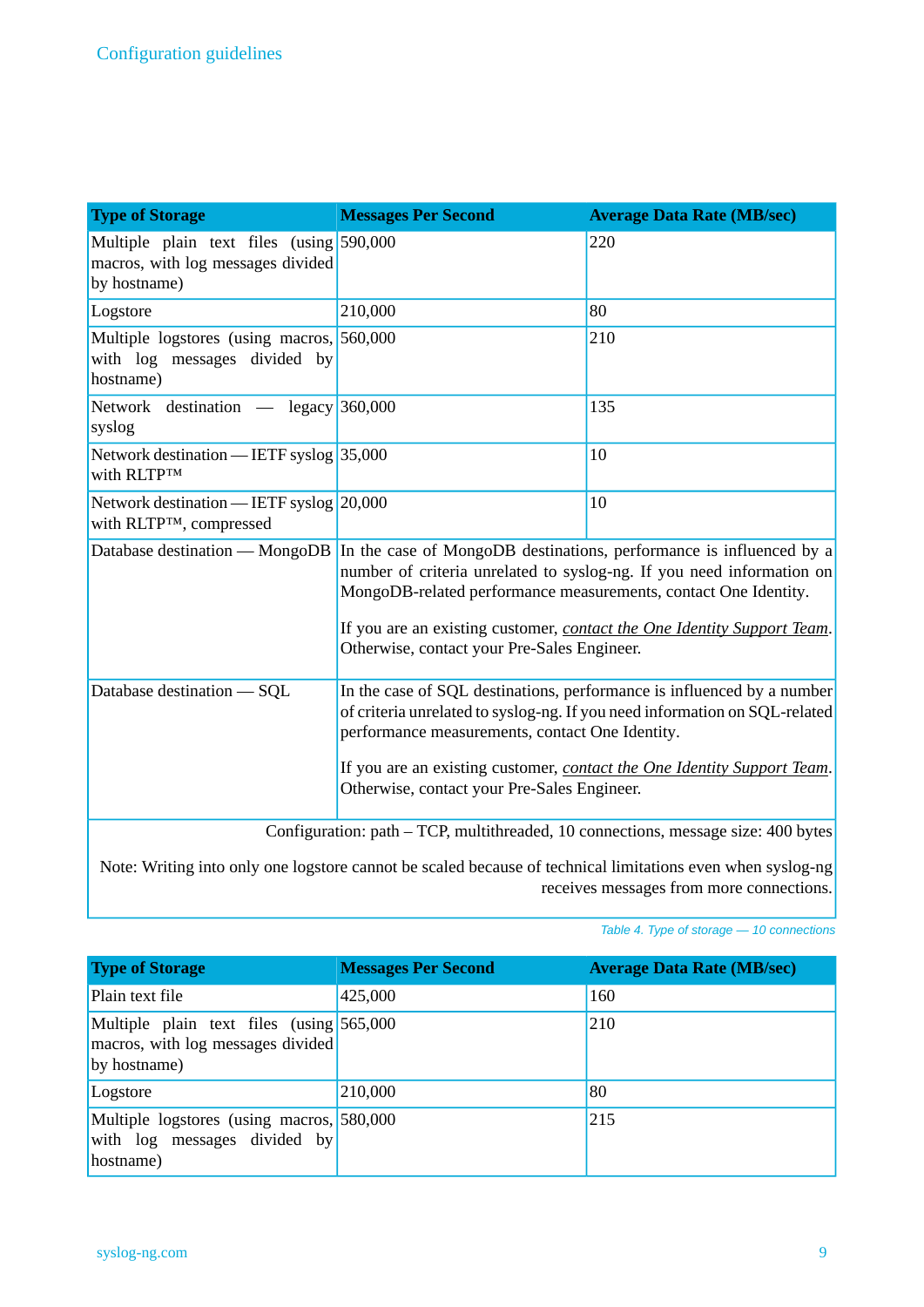| <b>Type of Storage</b>                                                                                     | <b>Messages Per Second</b>                                                                                                                                                                                                                                                                                                                                                                                 | <b>Average Data Rate (MB/sec)</b> |  |
|------------------------------------------------------------------------------------------------------------|------------------------------------------------------------------------------------------------------------------------------------------------------------------------------------------------------------------------------------------------------------------------------------------------------------------------------------------------------------------------------------------------------------|-----------------------------------|--|
| Network destination — legacy 330,000<br>syslog                                                             |                                                                                                                                                                                                                                                                                                                                                                                                            | 125                               |  |
| Network destination — IETF syslog $ 30,000 $<br>With RLTPTM                                                | 10                                                                                                                                                                                                                                                                                                                                                                                                         |                                   |  |
| Network destination — IETF syslog $20,000$<br>with RLTP™, compressed                                       | 10                                                                                                                                                                                                                                                                                                                                                                                                         |                                   |  |
|                                                                                                            | Database destination — MongoDB In the case of MongoDB destinations, performance is influenced by a<br>number of criteria unrelated to syslog-ng. If you need information on<br>MongoDB-related performance measurements, contact One Identity.<br>If you are an existing customer, contact the One Identity Support Team.<br>Otherwise, contact your Pre-Sales Engineer.                                   |                                   |  |
| Database destination - SQL                                                                                 | In the case of SQL destinations, performance is influenced by a number<br>of criteria unrelated to syslog-ng. If you need information on SQL-related<br>performance measurements, contact One Identity.<br>If you are an existing customer, contact the One Identity Support Team.<br>Otherwise, contact your Pre-Sales Engineer.                                                                          |                                   |  |
| <b>HDFS</b>                                                                                                | 50<br>140,000                                                                                                                                                                                                                                                                                                                                                                                              |                                   |  |
|                                                                                                            | Note: Processing speed is heavily influenced by the number of HDFS<br>data nodes in use. When syslog-ng writes multiple files to HDFS, and<br>Hadoop places these on different data nodes, then processing speed might<br>increase in proportion to the number of data nodes used (not necessarily<br>in a linear fashion). The data provided here shows performance in the<br>case of a single data node. |                                   |  |
| Elasticsearch                                                                                              | $1,500$ (with flush_limit(1))                                                                                                                                                                                                                                                                                                                                                                              | $1$ (with $flush\_limit(1)$ )     |  |
|                                                                                                            | $10,500$ (with flush_limit (5000)) $5$ (with flush_limit (5000))                                                                                                                                                                                                                                                                                                                                           |                                   |  |
| Configuration: path - TCP, multithreaded, 100 connections, message size: 400 bytes                         |                                                                                                                                                                                                                                                                                                                                                                                                            |                                   |  |
| Note: Writing into only ano logatore cannot be scaled because of technical limitations aven when system as |                                                                                                                                                                                                                                                                                                                                                                                                            |                                   |  |

Note: Writing into only one logstore cannot be scaled because of technical limitations even when syslog-ng receives messages from more connections.

*Table 5. Type of storage — 100 connections*

## **Number of files and directories when reading log messages from multiple plain text files:**

When reading log messages from a set of files, the number of directories and the number of files per directory used have no significant impact on performance.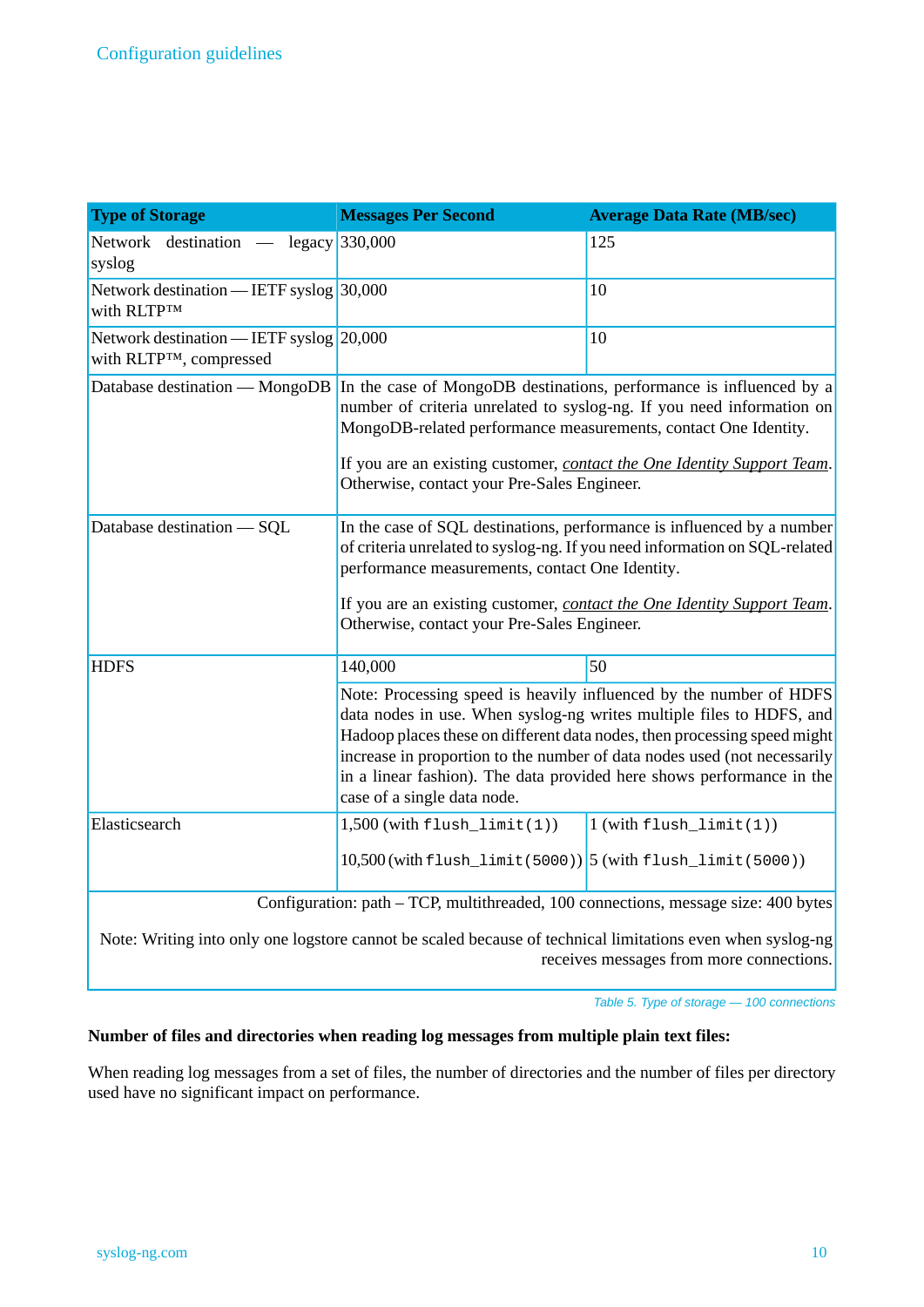| <b>Number of Directories</b>                                                  | <b>Number</b> of Files Per Messages Per Second<br><b>Directory</b> |         | <b>Rate</b><br><b>Average</b><br><b>Data</b><br>(MB/sec) |  |
|-------------------------------------------------------------------------------|--------------------------------------------------------------------|---------|----------------------------------------------------------|--|
| $\vert$ 1                                                                     | 1                                                                  | 105,000 | 40                                                       |  |
|                                                                               | 10                                                                 | 100,000 | 40                                                       |  |
|                                                                               | 100                                                                | 100,000 | 40                                                       |  |
| 10                                                                            |                                                                    | 100,000 | 40                                                       |  |
|                                                                               | 10                                                                 | 100,000 | 40                                                       |  |
|                                                                               | 100                                                                | 100,000 | 40                                                       |  |
| 100                                                                           |                                                                    | 100,000 | 40                                                       |  |
|                                                                               | 10                                                                 | 100,000 | 40                                                       |  |
|                                                                               | 100                                                                | 95,000  | 40                                                       |  |
| Configuration: path – TCP, multithreaded, File source message size: 400 bytes |                                                                    |         |                                                          |  |

*Table 6. Number of files and directories*

### **Disk buffer:**

The syslog-ng Premium Edition stores messages on the local hard disk if the central log server or the network connection to the server becomes unavailable.

|                                                                                                          | <b>Without Disk Buffer</b> | <b>Reliable</b> | <b>Normal</b> |
|----------------------------------------------------------------------------------------------------------|----------------------------|-----------------|---------------|
| Messages per second                                                                                      | 360,000                    | 40,000          | 150,000       |
| Average data rate $(MB/sec)$ 135                                                                         |                            | 15              | 20            |
| Configuration: path – TCP, multithreaded, disk buffer: 1000 MB, 100 connections, message size: 400 bytes |                            |                 |               |

*Table 7. Disk buffer*

#### **Log pre-processing:**

Depending on the type of pre-processing, the rate at which syslog-ng PE collects messages can vary. Regular Expressions, rewriting, using parsers, as well as pattern recognition processing through PatternDB have a significant impact on the message processing rate. Facility filtering and tag filtering have no impact at all.

Note that in a multithreaded environment, PatternDB has a particularly large impact on performance.

|                                                                        | <b>Messages Per Second</b> | <b>Average Data Rate (MB/sec)</b> |
|------------------------------------------------------------------------|----------------------------|-----------------------------------|
| No pre-processing                                                      | 595,000                    | 225                               |
| All<br>pre-processing<br>PatternDB and JSON parser)                    | (except   190,000          | 70                                |
| Simple regexp<br>example, 335,000<br>(for<br>matching a single string) |                            | 125                               |
| <b>Facility filter</b>                                                 | 595,000                    | 225                               |
| Tag filter                                                             | 595,000                    | 225                               |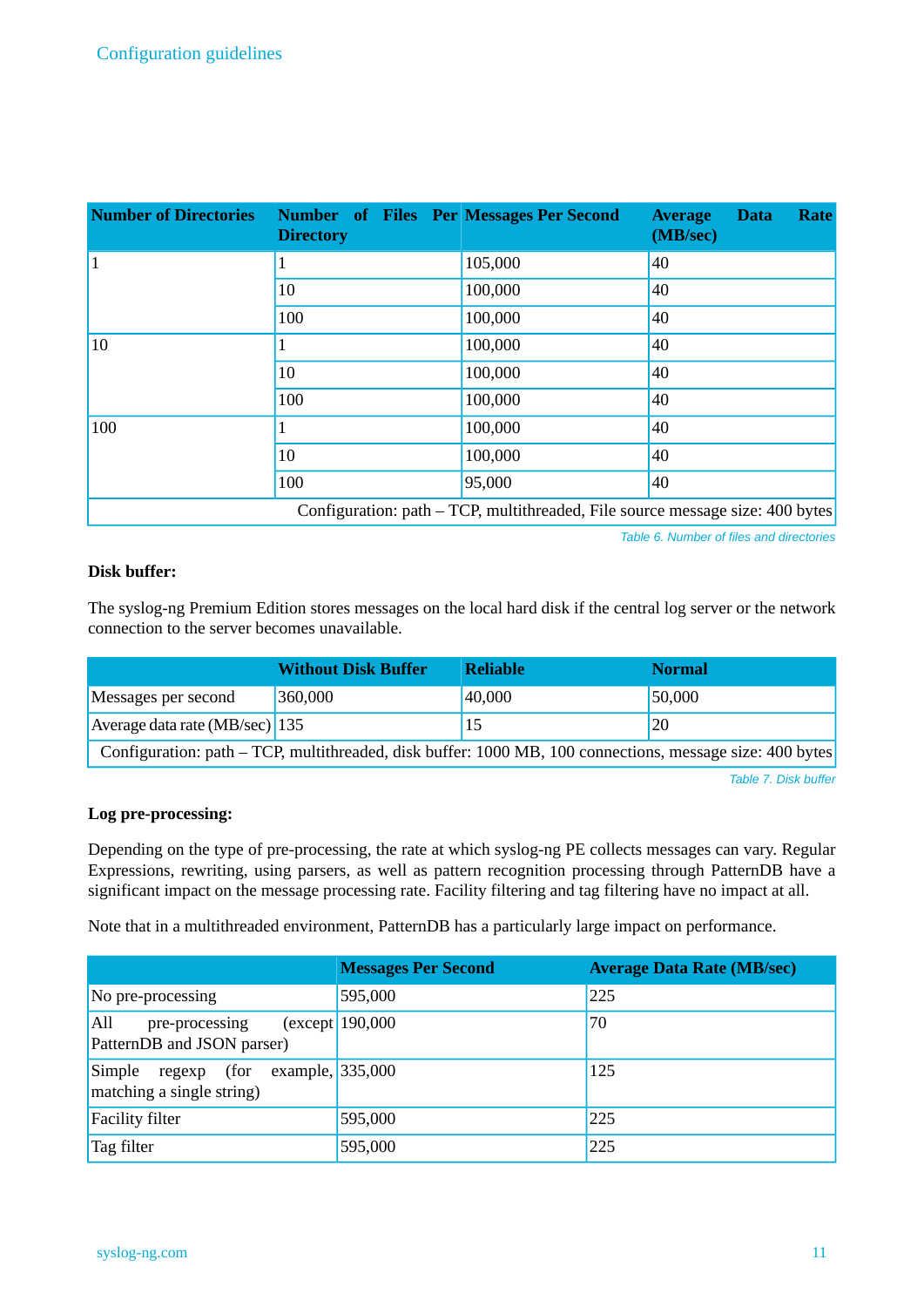|                                                                                      | <b>Messages Per Second</b> | <b>Average Data Rate (MB/sec)</b> |
|--------------------------------------------------------------------------------------|----------------------------|-----------------------------------|
| PatternDB (10 % of messages 35,000<br>matched)                                       |                            | <sup>10</sup>                     |
| Simple rewrite (for example, rewrite 260,000<br>hostname)                            |                            | 100                               |
| JSON parser                                                                          | 70,000                     | 45                                |
| kv parser                                                                            | 205,000                    | 75                                |
| Configuration: $path - TCP$ , multithreaded, 10 connections, message size: 400 bytes |                            |                                   |

*Table 8. Log pre-processing — 10 connections*

|                                                                                    | <b>Messages Per Second</b> | <b>Average Data Rate (MB/sec)</b> |
|------------------------------------------------------------------------------------|----------------------------|-----------------------------------|
| No pre-processing                                                                  | 570,000                    | 215                               |
| All<br>pre-processing<br>PatternDB and JSON parser)                                | $(except$ 230,000          | 90                                |
| example, 340,000<br>Simple<br>(for<br>regexp<br>matching a single string)          |                            | 125                               |
| Facility filter                                                                    | 555,000                    | 205                               |
| Tag filter                                                                         | 565,000                    | 210                               |
| PatternDB (10 % of messages 30,000<br>matched)                                     |                            | 10                                |
| Simple rewrite (for example, rewrite 310,000<br>hostname)                          |                            | 115                               |
| <b>JSON</b> parser                                                                 | 60,000                     | 40                                |
| kv parser                                                                          | 225,000                    | 85                                |
| Configuration: path – TCP, multithreaded, 100 connections, message size: 400 bytes |                            |                                   |

*Table 9. Log pre-processing — 100 connections*

## **Application-level acknowledgement via Reliable Log Transfer Protocol™ (RLTP™):**

The latest version of syslog-ng Premium Edition supports the RLTP™ that allows the logserver to notify clients when a message is received. The application-level acknowledgment has an effect on the number of log messages processed per second.

Performance is also heavily influenced by the degree of latency between two machines. This is due to how RLTP™ works. syslog-ng will not send a new batch of log messages until it has received acknowledgement from the receiving party about having processed the previous batch. When the acknowledgement takes longer to arrive (for example, because the machines are located on different continents), that can impact processing speed. In such cases, our recommendation is to increase the value of the *flush-lines()* parameter, which determines how many lines of log messages are sent to a destination at a time.

|                     | TCP.    | <b>RI TPIM</b> |
|---------------------|---------|----------------|
| Messages per second | 600,000 | 180,000        |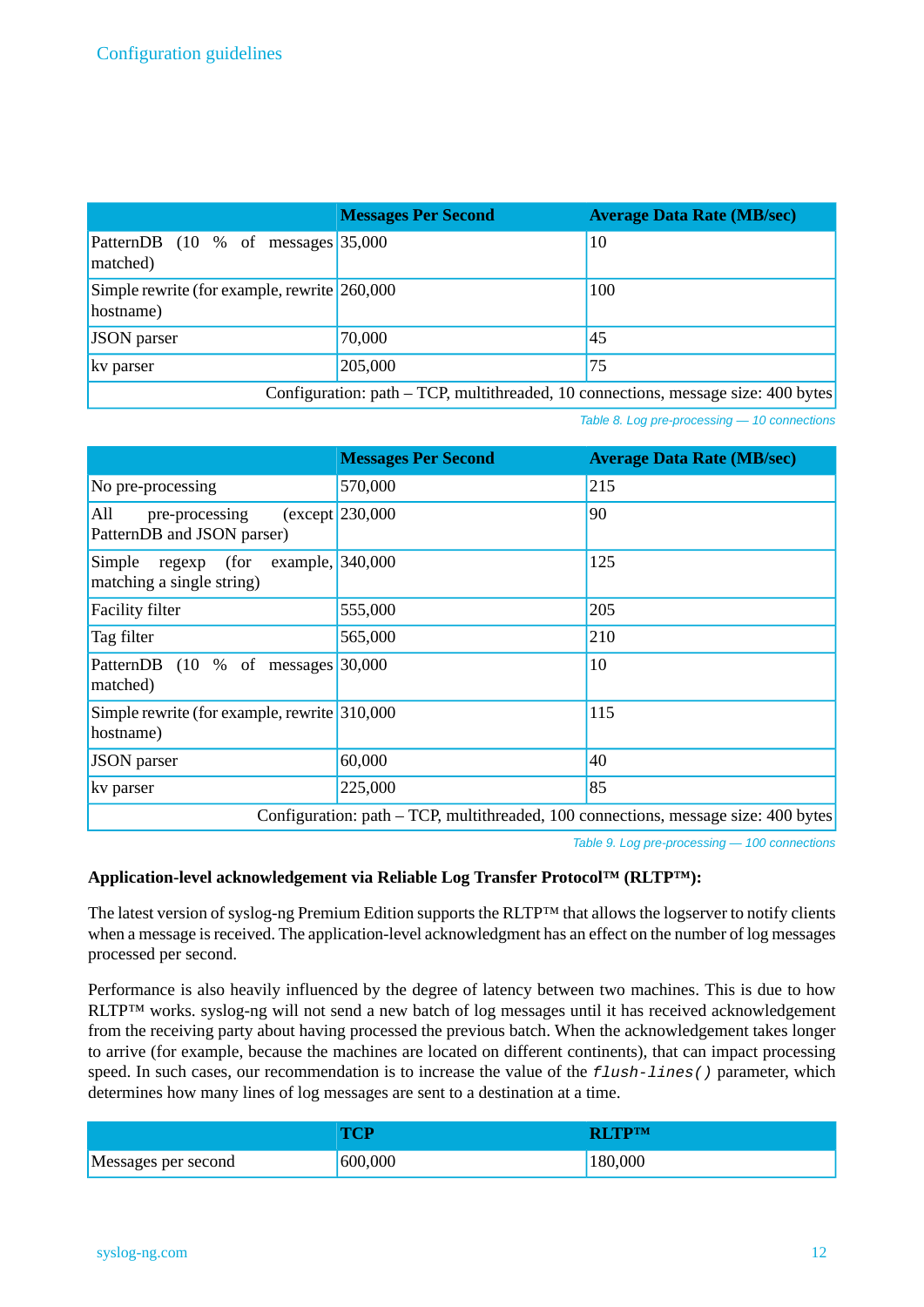|                            |     | <b>DI TD</b> TM |
|----------------------------|-----|-----------------|
| Average data rate (MB/sec) | 224 | 90              |

Configuration: multithreaded, 10 connections, message size: 400 bytes

Note: This result is measured on the server side. When RLTP™ is applied on a relay server, both the source side and the destination side apply RLTP™, which would decrease performance slightly.

*Table 10. Application-level acknowledgement via Reliable Log Transfer Protocol™ (RLTP™) — 10 connections*

|                            | TCP                                                                                                                                                       | <b>RITPTM</b> |
|----------------------------|-----------------------------------------------------------------------------------------------------------------------------------------------------------|---------------|
| Messages per second        | 560,000                                                                                                                                                   | 180,000       |
| Average data rate (MB/sec) | 211                                                                                                                                                       | 90            |
|                            | $C_1, C_2, \ldots, C_n$ . $C_1, C_2, \ldots, C_n$ . $C_2, C_3, \ldots, C_n$ . $C_3, C_4, \ldots, C_n$ . $C_4, C_5, \ldots, C_n$ . $C_5, C_6, \ldots, C_n$ |               |

Configuration: multithreaded, 100 connections, message size: 400 bytes

<span id="page-12-0"></span>Note: This result is measured on the server side. When RLTP™ is applied on a relay server, both the source side and the destination side apply RLTP™, which would decrease performance slightly.

*Table 11. Application-level acknowledgement via Reliable Log Transfer Protocol™ (RLTP™) — 100 connections*

## **2.4. Configuration guidelines for Windows Agent**

The following table shows the results of tests performed with syslog-ng Agent 6 LTS.

| <b>Source</b> | <b>Messages Per Second</b>  |
|---------------|-----------------------------|
| Eventlog      | $800 - 1,500$               |
| File          | 10,000                      |
|               | Configuration: $path - TCP$ |

*Table 12. Configuration guidelines for Windows Agent based on log sources*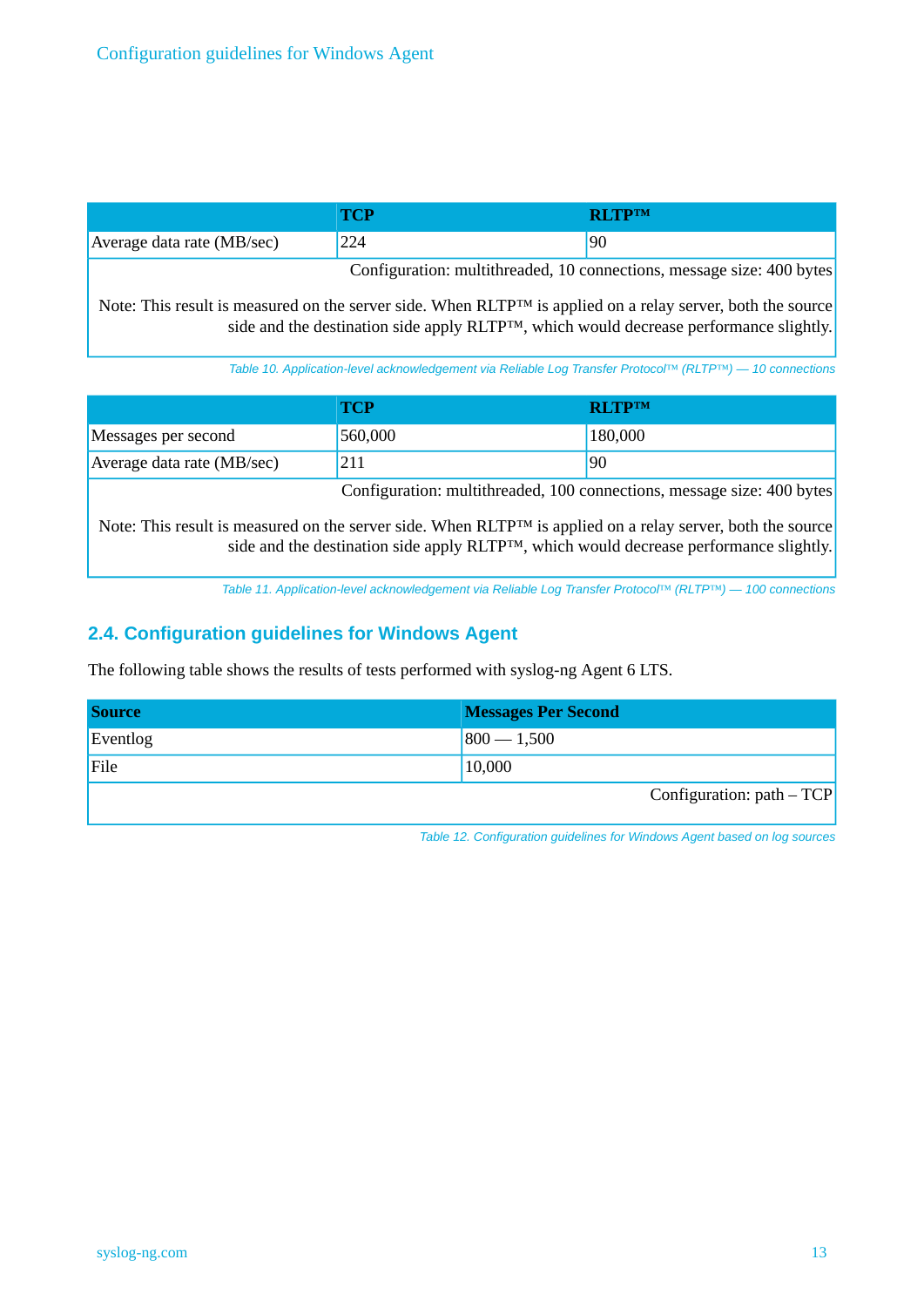# <span id="page-13-0"></span>**3. The test environment**

The test environment consisted of a single client and a server hardware, connected via a Gigabit switch. Note that in certain test runs, the client opened several separate connections to the servers to simulate real-life logging environments. The syslog-ng Premium Edition application was installed from the .run package.

### **Hardware parameters:**

The client hardware had the following main parameters:

- 2x Intel® Xeon® Processor E5-2620 v3 (15M Cache, 2.40 GHz, 8 GT/s Intel® QPI, 6 cores)
- Hyperthreading disabled, turbo boost disabled
- 16 GB RAM
- 10 Gbps Ethernet
- HDD 500 GB
- Operating system: *ubuntu-xenial amd64*

The server hardware had the following main parameters:

- 2x Intel® Xeon® Processor E5-2620 v3 (15M Cache, 2.40 GHz, 8 GT/s Intel® QPI, 6 cores)
- Hyperthreading disabled, turbo boost disabled
- 16 GB RAM
- 10 Gbps Ethernet
- SSD 500 GB
- Operating system: *ubuntu-xenial amd64*

#### **Performance improvement:**

The following settings were used for performance improvement:

■ Improving performance with lots of connections:

```
max connections = active connections
log iw_size = number of active_connections * 1000
log fetch limit = 1000flush lines = 1000log fifo size = log iw size * 2use \text{dns} = \text{no}keep hostname = yes
keep_timestamp = no
```
■ Improving performance with a few connections but high amount of traffic: Source side:

 $log_i$  iw\_size = number of active\_connections  $*$  100,000 log\_fetch\_limit = number of active\_connections \* 100,000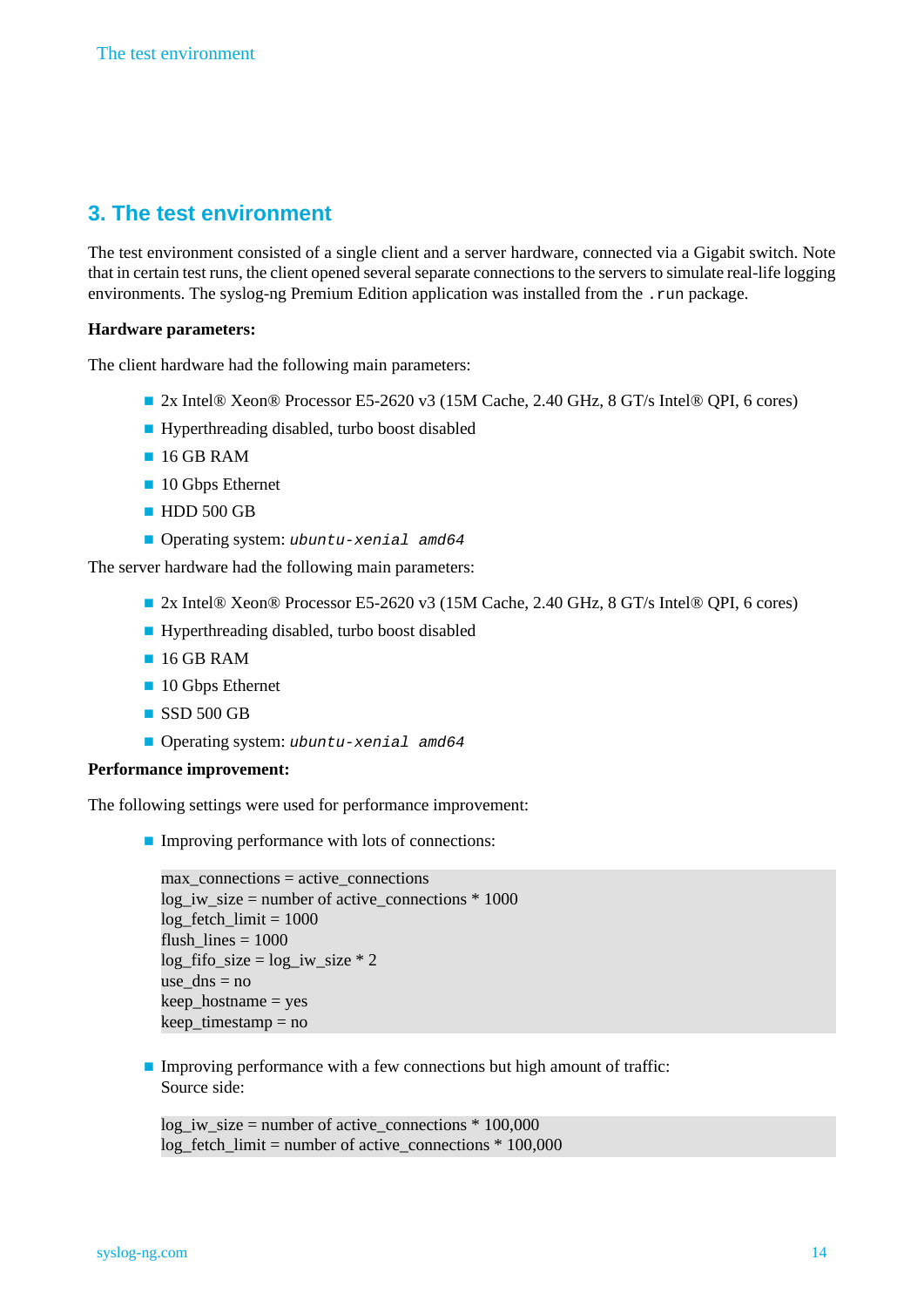Destination side:

```
log_fifo_size = max_connections * (log_iw_size/number of active_connections)
flush_lines = 10,000 or greater
```
#### **Resource usage:**

The performance tests were carried out in multithreaded mode:

#### threaded(yes)

One way to optimize the resource usage of syslog-ng PE is to limit the number of worker threads that syslog-ng uses. This helps prevent syslog-ng PE from using all available CPUs. You can limit the number of worker threads using the *--worker-threads* command-line option that sets the maximum total number of threads syslog-ng PE can use, including the main syslog-ng PE thread.

Note, however, that SQL sources and destinations, as well as Java destinations, such as Elasticsearch, HDFS, and Apache Kafka, always run in their own, separate threads. This means that the *--worker-threads* command-line option has no impact on them.